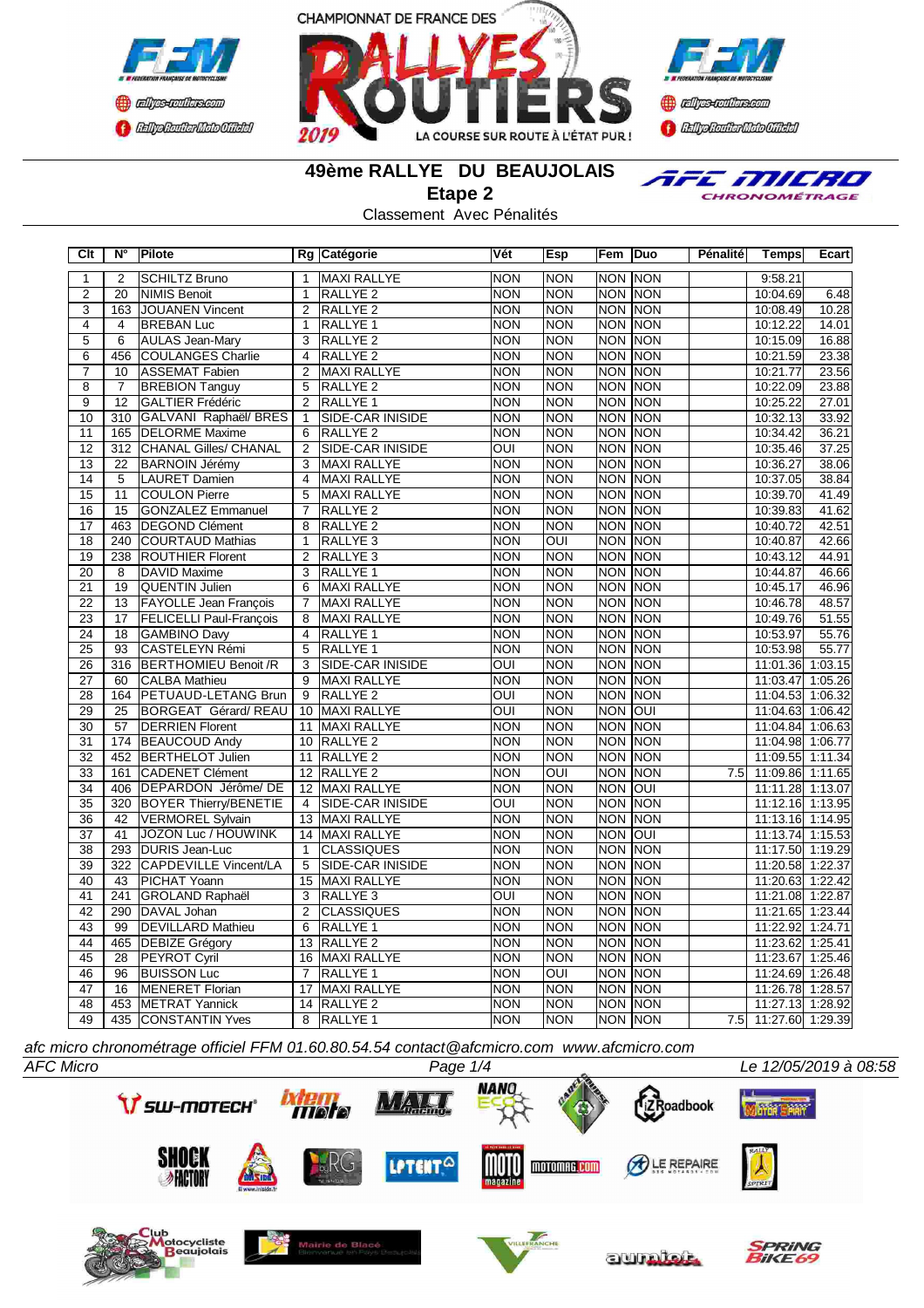





## 49ème RALLYE DU BEAUJOLAIS

Etape 2

Classement Avec Pénalités



| $\overline{C}$ lt | $N^{\circ}$      | <b>Pilote</b>                |                 | Rg Catégorie            | Vét                     | Esp              | Fem                     | Duo         | Pénalité         | <b>Temps</b>     | <b>Ecart</b> |
|-------------------|------------------|------------------------------|-----------------|-------------------------|-------------------------|------------------|-------------------------|-------------|------------------|------------------|--------------|
| 50                | 180              | <b>OVERNEY Christophe</b>    |                 | 15 RALLYE 2             | $\overline{\text{OUI}}$ | <b>NON</b>       | <b>NON</b>              | <b>NON</b>  |                  | 11:28.53         | 1:30.32      |
| 51                | 114              | <b>BOUHATOUS Gabriel</b>     | 9               | <b>RALLYE 1</b>         | <b>NON</b>              | <b>NON</b>       | <b>NON</b>              | <b>NON</b>  |                  | 11:28.85         | 1:30.64      |
| 52                | 432              | <b>OSSEDAT Rémi</b>          |                 | 10 RALLYE 1             | <b>NON</b>              | <b>NON</b>       | <b>NON</b>              | <b>NON</b>  |                  | 11:28.97 1:30.76 |              |
| 53                | 426              | SARBONI Julien / TRCOT       |                 | 11 RALLYE 1             | NON                     |                  | <b>NON</b>              | loui        |                  | 11:31.73 1:33.52 |              |
| 54                | 97               | <b>BRUN Eudes</b>            |                 | 12 RALLYE 1             | NON                     | <b>NON</b>       | <b>NON</b>              | <b>NON</b>  |                  | 11:33.23         | 1:35.02      |
| 55                | 47               | <b>KOELBLEN Marc</b>         |                 | 18 MAXI RALLYE          | <b>NON</b>              | <b>NON</b>       | <b>NON</b>              | <b>NON</b>  |                  | 11:34.49         | 1:36.28      |
| 56                | 430              | RIZZO Jérémy                 |                 | 13 RALLYE 1             | NON                     | <b>NON</b>       | <b>NON</b>              | <b>NON</b>  |                  | 11:35.21         | 1:37.00      |
| 57                | 33               | <b>GRANDJEAN Jacques</b>     | 19              | MAXI RALLYE             | OUI                     | <b>NON</b>       | <b>NON</b>              | <b>NON</b>  |                  | 11:35.66         | 1:37.45      |
| 58                | 315              | LEPAGE Pauline/ LEPAG        | 6               | <b>SIDE-CAR INISIDE</b> | $\overline{NON}$        | <b>NON</b>       | OUI                     | <b>NON</b>  |                  | 11:39.45         | 1:41.24      |
| 59                | 124              | <b>CHAPAS Tom</b>            | 14              | <b>RALLYE 1</b>         | NON                     | <b>NON</b>       | <b>NON</b>              | <b>NON</b>  |                  | 11:39.58         | 1:41.37      |
| 60                | 120              | <b>LEGER Pascal</b>          |                 | 15 RALLYE 1             | NON                     | <b>NON</b>       | NON NON                 |             |                  | 11:39.75         | 1:41.54      |
| 61                | 94               | <b>LARUE Gilles</b>          | 16              | <b>RALLYE 1</b>         | OUI                     | <b>NON</b>       | <b>NON</b>              | <b>NON</b>  |                  | 11:40.39 1:42.18 |              |
| 62                | 306              | MARTIN Alexandre             | 3               | <b>CLASSIQUES</b>       | NON                     | <b>NON</b>       | <b>NON</b>              | <b>NON</b>  |                  | 11:41.91         | 1:43.70      |
| 63                | 420              | <b>BERNARD</b> Thibaut       | 17              | <b>RALLYE 1</b>         | <b>NON</b>              | <b>NON</b>       | <b>NON</b>              | <b>NON</b>  |                  | 11:44.20         | 1:45.99      |
| 64                | 317              | <b>BACON Franck/CHOPAR</b>   | $\overline{7}$  | SIDE-CAR INISIDE        | NON                     | <b>NON</b>       | NON NON                 |             |                  | 11:45.54         | 1.47.33      |
| 65                | 403              | <b>CHOULIER Cédric</b>       | 20              | <b>MAXI RALLYE</b>      | <b>NON</b>              | <b>NON</b>       | <b>NON</b>              | <b>NON</b>  |                  | 11:50.35         | 1:52.14      |
| 66                | 244              | <b>PARUSSINI Rudy</b>        | 4               | RALLYE <sub>3</sub>     | <b>NON</b>              | <b>NON</b>       | <b>NON</b>              | <b>NON</b>  |                  | 11:53.87         | 1:55.66      |
| 67                | 54               | <b>DEBURCK Philippe</b>      | $\overline{21}$ | <b>MAXI RALLYE</b>      | OUI                     | <b>NON</b>       | <b>NON</b>              | <b>NON</b>  | $\overline{7.5}$ | 11:54.32         | 1:56.11      |
| 68                | 21               | <b>MAUREL Eric</b>           |                 | 22 MAXI RALLYE          | $\overline{NON}$        | <b>NON</b>       | NON NON                 |             | 15.0             | 11:54.60 1:56.39 |              |
| 69                | 113              | <b>GROSSE Johann</b>         |                 | 18 RALLYE 1             | <b>NON</b>              | <b>NON</b>       | <b>NON</b>              | <b>INON</b> |                  | 11:56.25 1:58.04 |              |
| $\overline{70}$   | $\overline{332}$ | <b>BOUDIER Christophe/ M</b> | 8               | SIDE-CAR INISIDE        | OUI                     | <b>NON</b>       | <b>NON</b>              | <b>NON</b>  |                  | 12:07.03 2:08.82 |              |
| $\overline{71}$   | 105              | SIMONNET Hervé               |                 | 19 RALLYE 1             | oui                     | <b>NON</b>       | <b>NON</b>              | NON         |                  | 12:09.20 2:10.99 |              |
| $\overline{72}$   | 450              | MICHEL J.Christian           | $\overline{16}$ | <b>RALLYE 2</b>         | NON                     | <b>NON</b>       | <b>NON</b>              | <b>NON</b>  |                  | 12:10.06 2:11.85 |              |
| 73                | 457              | COMBES Emmanuel              | 17              | RALLYE <sub>2</sub>     | OUI                     | <b>NON</b>       | <b>NON</b>              | <b>INON</b> |                  | 12:11.65         | 2:13.44      |
| $\overline{74}$   | 104              | <b>PREUDHOMME Benjami</b>    | 20              | <b>RALLYE 1</b>         | NON                     | OUI              | <b>NON</b>              | <b>NON</b>  |                  | 12:14.95 2:16.74 |              |
| $\overline{75}$   | 116              | <b>IDEWAS Albert</b>         | 21              | <b>RALLYE 1</b>         | <b>NON</b>              | <b>NON</b>       | <b>NON</b>              | <b>INON</b> |                  | 12:16.63 2:18.42 |              |
| $\overline{76}$   | 329              | CHOIN A./ BORDAS Patr        | 9               | <b>SIDE-CAR INISIDE</b> | OUI                     | <b>NON</b>       | <b>NON</b>              | <b>INON</b> |                  | 12:17.39 2:19.18 |              |
| $\overline{77}$   | 402              | <b>FORNI Mathieu</b>         | $\overline{23}$ | <b>MAXI RALLYE</b>      | NON                     | <b>NON</b>       | <b>NON</b>              | <b>NON</b>  |                  | 12:19.88 2:21.67 |              |
| 78                | 424              | <b>BOISSERIE Philippe</b>    |                 | 24 MAXI RALLYE          | <b>NON</b>              | <b>NON</b>       | <b>NON</b>              | <b>NON</b>  | 7.5              | 12:21.56 2:23.35 |              |
| $\overline{79}$   | 425              | <b>AULAS Cyril</b>           | $\overline{22}$ | RALLYE 1                | <b>NON</b>              | <b>NON</b>       | <b>NON</b>              | <b>NON</b>  |                  | 12:22.15 2:23.94 |              |
| 80                | 168              | <b>STEPHAN Pierre</b>        | $\overline{18}$ | RALLYE <sub>2</sub>     | $\overline{NON}$        | <b>NON</b>       | <b>NON</b>              | <b>NON</b>  |                  | 12:23.06 2:24.85 |              |
| $\overline{81}$   | 175              | <b>CAILLOT Eric</b>          | $\overline{19}$ | <b>RALLYE 2</b>         | oui                     | <b>NON</b>       | <b>NON</b>              | <b>NON</b>  |                  | 12:25.98         | 2:27.77      |
| 82                | 462              | <b>FELLMANN Eddy</b>         | 20              | RALLYE <sub>2</sub>     | <b>NON</b>              | <b>NON</b>       | <b>NON</b>              | <b>INON</b> |                  | 12:27.95         | 2:29.74      |
| 83                | 162              | <b>DUPUIS Valéryane</b>      | 21              | RALLYE <sub>2</sub>     | <b>NON</b>              | <b>NON</b>       | <b>OUI</b>              | <b>NON</b>  |                  | 12:28.35         | 2:30.14      |
| 84                | 404              | DOUX Vincent                 | 25              | <b>MAXI RALLYE</b>      | NON                     | <b>NON</b>       | <b>NON</b>              | <b>NON</b>  |                  | 12:29.34         | 2:31.13      |
| 85                | 123              | MOREAU Loane                 |                 | 23 RALLYE 1             | <b>NON</b>              | <b>NON</b>       | <b>NON</b>              | <b>NON</b>  |                  | 12:30.73         | 2:32.52      |
| 86                | 493              | BROUDER Pol/SABOT V          |                 | 10 SIDE-CAR INISIDE     | <b>NON</b>              | <b>NON</b>       | <b>NON</b>              | <b>NON</b>  |                  | 12:33.33 2:35.12 |              |
| 87                | $\overline{318}$ | COUDERC Gilles/COUD          |                 | 11 SIDE-CAR INISIDE     | <b>NON</b>              | <b>NON</b>       | <b>NON</b>              | <b>NON</b>  |                  | 12:33.68 2:35.47 |              |
| 88                | 44               | <b>BASELLO Florent</b>       |                 | 26 MAXI RALLYE          | $\overline{NON}$        | <b>NON</b>       | <b>NON</b>              | <b>NON</b>  |                  | 12:34.29         | 2:36.08      |
| 89                | 91               | <b>GRATIOT Caroline</b>      |                 | 24 RALLYE 1             | <b>NON</b>              | $\overline{OUI}$ | $\overline{\text{OUI}}$ | <b>NON</b>  |                  | 12:35.36         | 2:37.15      |
| 90                | 303              | CRESCENZO Sébastien          | $\overline{4}$  | <b>CLASSIQUES</b>       | <b>NON</b>              | <b>NON</b>       | <b>NON</b>              | <b>NON</b>  | $\overline{7.5}$ | 12:35.44         | 2:37.23      |
| $\overline{91}$   | 416              | <b>BAUDIN Guilhem</b>        | $\overline{27}$ | <b>MAXI RALLYE</b>      | $\overline{NON}$        | <b>NON</b>       | <b>NON</b>              | <b>NON</b>  | $\overline{7.5}$ | 12:37.42 2:39.21 |              |
| 92                | 261              | <b>COUDURIER Thierry</b>     | $\mathbf{1}$    | ANCIENNES               | <b>NON</b>              | <b>NON</b>       | <b>NON</b>              | <b>NON</b>  |                  | 12:43.49 2:45.28 |              |
| 93                | 233              | COLLIOT Philippe             | 5               | RALLYE 3                | NON                     | <b>NON</b>       | <b>NON</b>              | <b>NON</b>  | 7.5              | 12:44.08 2:45.87 |              |
| 94                | 409              | <b>OLSCHEWSKI William</b>    | $\overline{28}$ | MAXI RALLYE             | NON                     | <b>NON</b>       | <b>NON NON</b>          |             | 15.0             | 12:45.04 2:46.83 |              |
| 95                | 292              | <b>FORTIN Eric</b>           | 5               | <b>CLASSIQUES</b>       | <b>NON</b>              | <b>NON</b>       | <b>NON</b>              | <b>NON</b>  |                  | 12:48.49 2:50.28 |              |
| 96                | 428              | <b>BARTOLO Cédric</b>        | $\overline{25}$ | RALLYE 1                | <b>NON</b>              | <b>NON</b>       | <b>NON</b>              | NON         | 7.5              | 12:48.61         | 2:50.40      |
| 97                | 130              | <b>BAUMGARTNER Jérôme</b>    | $\overline{26}$ | RALLYE <sub>1</sub>     | <b>NON</b>              | <b>NON</b>       | <b>NON</b>              | <b>NON</b>  |                  | 12:51.83 2:53.62 |              |
| 98                | 235              | JARNAC Thomas                | 6               | RALLYE <sub>3</sub>     | <b>NON</b>              | $\overline{O}$   | NON NON                 |             | 37.5             | 12:54.92 2:56.71 |              |

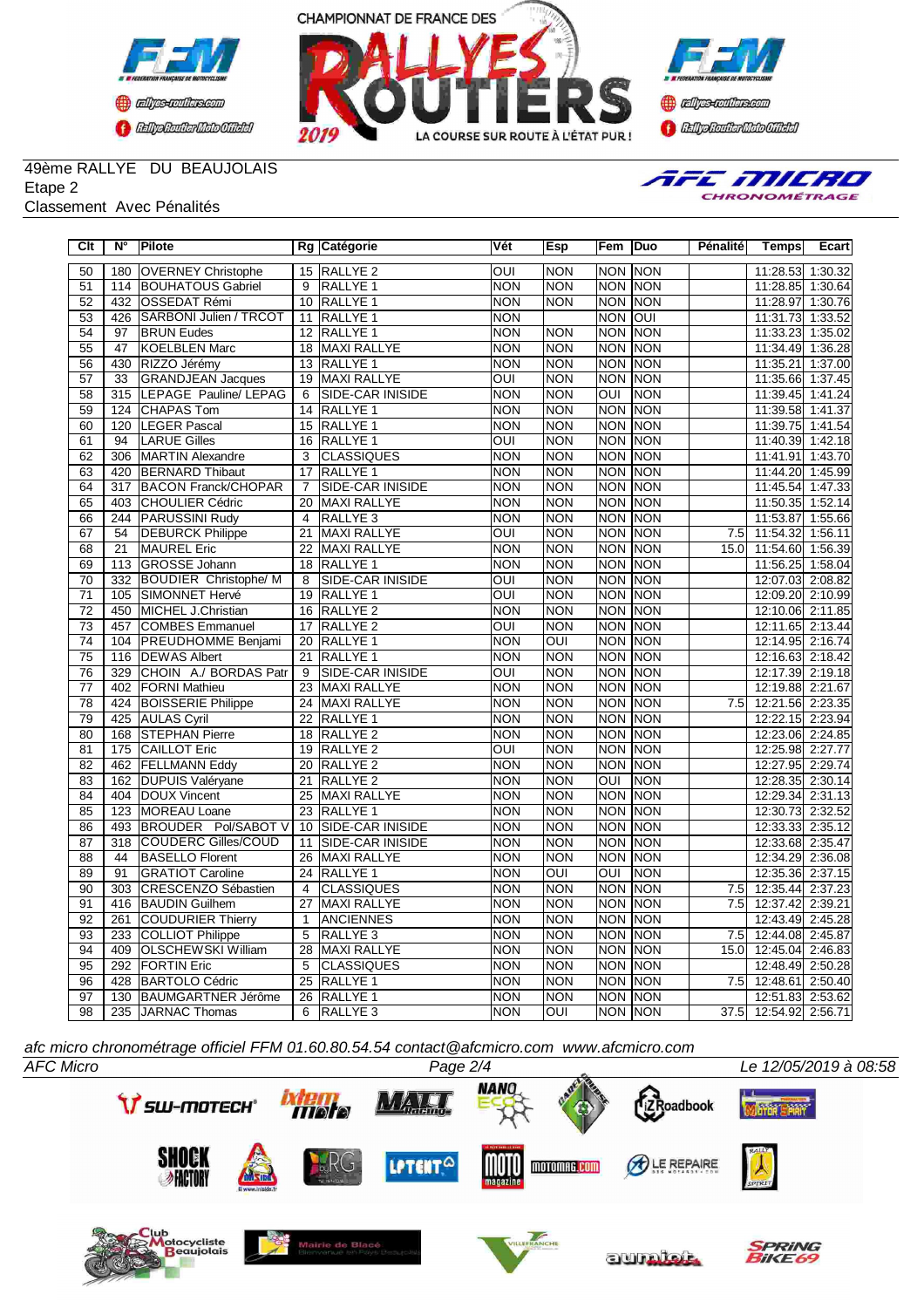





## 49ème RALLYE DU BEAUJOLAIS

Etape 2

#### Classement Avec Pénalités



| Clt | $N^{\circ}$ | Pilote                       |                | Rg Catégorie            | Vét        | Esp        | Fem            | Duo         | Pénalité          | Tempsl           | Ecart                |
|-----|-------------|------------------------------|----------------|-------------------------|------------|------------|----------------|-------------|-------------------|------------------|----------------------|
|     |             |                              |                |                         |            |            |                |             |                   |                  |                      |
| 99  | 107         | MATHIEU Sylvain              | 27             | <b>RALLYE 1</b>         | <b>NON</b> | <b>NON</b> | <b>NON</b>     | <b>NON</b>  |                   | 12:57.38         | 2:59.17              |
| 100 | 410         | <b>ROUX Nicolas</b>          | 29             | MAXI RALLYE             | <b>NON</b> | <b>NON</b> | <b>NON</b>     | <b>NON</b>  | 15.0              | 12:57.99         | 2:59.78              |
| 101 | 311         | <b>GUILHOT Frédéric/ FAN</b> | 12             | <b>SIDE-CAR INISIDE</b> | <b>NON</b> | <b>NON</b> | <b>NON NON</b> |             |                   | 13:01.67         | 3:03.46              |
| 102 | 291         | <b>THEILLAC Thierry</b>      | 6              | <b>CLASSIQUES</b>       | <b>OUI</b> | <b>NON</b> | <b>NON</b>     | <b>NON</b>  |                   | 13:07.98 3:09.77 |                      |
| 103 | 167         | <b>IMOLINET Denis</b>        | 22             | RALLYE <sub>2</sub>     | <b>OUI</b> | <b>NON</b> | <b>NON</b>     | <b>NON</b>  |                   | 13:13.15 3:14.94 |                      |
| 104 | 236         | CRESCENCIO Pédro             | $\overline{7}$ | <b>RALLYE 3</b>         | <b>NON</b> | <b>NON</b> | <b>NON</b>     | <b>NON</b>  |                   | 13:13.61         | 3:15.40              |
| 105 | 401         | <b>IFONTESSE Sébastien</b>   | 30             | <b>MAXI RALLYE</b>      | <b>NON</b> | <b>NON</b> | <b>NON</b>     | <b>INON</b> |                   | 13:23.05         | 3:24.84              |
| 106 | 472         | <b>BERGER Yanis</b>          | 8              | <b>RALLYE 3</b>         | <b>NON</b> | <b>NON</b> | NON NON        |             | 7.5               | 13:24.35 3:26.14 |                      |
| 107 | 234         | <b>ZABRONIECKA Sylvie</b>    | 9              | <b>RALLYE 3</b>         | <b>NON</b> | <b>NON</b> | <b>OUI</b>     | <b>NON</b>  |                   | 13:28.19 3:29.98 |                      |
| 108 | 172         | <b>SCHMUCK Patrick</b>       | 23             | <b>RALLYE 2</b>         | OUI        | <b>NON</b> | <b>NON</b>     | <b>NON</b>  | 7.5               | 13:30.01         | 3:31.80              |
| 109 | 302         | <b>LETHENET Cyrille</b>      |                | <b>CLASSIQUES</b>       | <b>NON</b> | <b>NON</b> | <b>NON</b>     | <b>NON</b>  | 52.5              | 13:30.84 3:32.63 |                      |
| 110 | 55          | <b>LAMOUR Marc</b>           | 31             | <b>MAXI RALLYE</b>      | <b>NON</b> | <b>NON</b> | <b>NON</b>     | <b>INON</b> |                   | 13:34.86 3:36.65 |                      |
| 111 | 173         | MESSEGHEM Christian          | 24             | <b>RALLYE 2</b>         | <b>OUI</b> | <b>NON</b> | <b>NON NON</b> |             |                   | 13:38.89 3:40.68 |                      |
| 112 | 109         | <b>FRANCOIS Nicolas</b>      | 28             | <b>RALLYE 1</b>         | <b>NON</b> | <b>NON</b> | NON NON        |             | 1:00.0            | 13:41.33 3:43.12 |                      |
| 113 | 304         | MENARD Frédéric              | 8              | <b>CLASSIQUES</b>       | <b>OUI</b> | <b>NON</b> | NON NON        |             | 7.5I              | 13:59.06 4:00.85 |                      |
| 114 | 422         | <b>FOURNIER Martial</b>      | 29             | <b>RALLYE 1</b>         | <b>NON</b> | <b>NON</b> | NON NON        |             |                   | 14:16.49 4:18.28 |                      |
| 115 | 492         | <b>GILLARD Laurent/GUETT</b> |                | 13 SIDE-CAR INISIDE     | <b>NON</b> | <b>NON</b> | <b>NON</b>     | <b>NON</b>  |                   | 14:23.19         | 4:24.98              |
| 116 | 251         | <b>GERMANIQUE Pascal</b>     |                | 10 RALLYE 3             | OUI        | <b>NON</b> | <b>NON NON</b> |             |                   | 14:30.18 4:31.97 |                      |
| 117 | 169         | <b>MANEUF</b> Serge          | 25             | <b>RALLYE 2</b>         | <b>OUI</b> | <b>NON</b> | NON NON        |             | 7.5               | 14:31.87         | 4:33.66              |
| 118 | 413         | GALEN Jason                  |                | 32 MAXI RALLYE          | <b>NON</b> | OUI        | <b>NON NON</b> |             | 7.5 <sub>1</sub>  | 14:58.59 5:00.38 |                      |
| 119 | 296         | <b>PIGEAT Richard</b>        | 9              | <b>CLASSIQUES</b>       | <b>OUI</b> | <b>NON</b> | NON NON        |             | 30.0 <sub>l</sub> | 15:31.84         | $\overline{5:33.63}$ |
| 120 | 473         | <b>BERGER Aymeric</b>        | 11             | RALLYE <sub>3</sub>     | <b>NON</b> | <b>NON</b> | <b>NON</b>     | <b>NON</b>  | 7.5               | 15:47.07 5:48.86 |                      |
| 121 | 319         | GUGLIELMI Séverine / B       |                | 14 SIDE-CAR INISIDE     | <b>NON</b> | <b>NON</b> | <b>OUI</b>     | <b>NON</b>  | 1:15.0            | 16:36.24         | 6:38.03              |
| 122 | 245         | <b>LEMASSON Julien</b>       |                | 12 RALLYE 3             | <b>NON</b> | OUI        | <b>NON</b>     | <b>NON</b>  | 2:37.5            | 18:25.83 8:27.62 |                      |
| 123 |             | 476 DAVID Isabelle           |                | 13 RALLYE 3             | <b>NON</b> | <b>NON</b> | OUI            | <b>NON</b>  | 52.5              | 18:35.16 8:36.95 |                      |

### **Abandons**

| 177 | <b>BONFILS Jérémy</b>       | RALLYE 2            | <b>INON</b> | <b>NON</b> | Inon Inon      |  |  |
|-----|-----------------------------|---------------------|-------------|------------|----------------|--|--|
| 30  | <b>MOTTAZ Rémi</b>          | MAXI RALLYE         | <b>INON</b> | <b>NON</b> | <b>NON NON</b> |  |  |
| 100 | <b>WILK Stéphane</b>        | <b>RALLYE 1</b>     | <b>INON</b> | <b>NON</b> | Inon Inon      |  |  |
| 176 | <b>ICOMOGLIO John</b>       | RALLYE 2            | <b>INON</b> | <b>NON</b> | Inon Inon      |  |  |
| 483 | <b>IGILLARD Quentin</b>     | <b>IANCIENNES</b>   | <b>INON</b> | <b>NON</b> | Inon Inon      |  |  |
| 309 | <b>HAULTCOEUR Thibaud</b>   | <b>ICLASSIQUES</b>  | <b>INON</b> | <b>NON</b> | Inon Inon      |  |  |
| 101 | <b>BACCA Ricardo</b>        | <b>IRALLYE 1</b>    | <b>INON</b> | <b>NON</b> | NON INON       |  |  |
| 31  | <b>IPOTIER Guillaume</b>    | <b>MAXI RALLYE</b>  | <b>INON</b> | <b>NON</b> | Inon Inon      |  |  |
| 58  | <b>BOURGEOIS Frédéric</b>   | <b>IMAXI RALLYE</b> | <b>INON</b> | <b>NON</b> | <b>NON NON</b> |  |  |
| 37  | <b>INOVET Thibaut</b>       | <b>MAXI RALLYE</b>  | <b>INON</b> | <b>NON</b> | Inon Inon      |  |  |
|     | 115 <b>IDELACROIX Alain</b> | <b>RALLYE 1</b>     | IOUI        | <b>NON</b> | Inon Inon      |  |  |
| 460 | <b>ILECOURT Thibault</b>    | <b>IRALLYE 2</b>    | <b>INON</b> | <b>NON</b> | Inon Inon      |  |  |
| 262 | <b>ZABRONIECKA Joël</b>     | <b>IANCIENNES</b>   | loui        | <b>NON</b> | Inon Inon      |  |  |
|     | 494 ILAVILLE Renaud/LAVILL  | ISIDE-CAR INISIDE   | <b>INON</b> | <b>NON</b> | Inon Inon      |  |  |

## **Hors-Courses**

| 434 | IGUERRIN Jérémy            | VE.<br>IR A.<br>ALL.<br>. . | INON | <b>NON</b> | <b>INON</b> | <b>INON</b> |  |  |
|-----|----------------------------|-----------------------------|------|------------|-------------|-------------|--|--|
| 400 | <b>ITERRIER</b><br>Laurent | <b>IMAXI RALLYE</b>         | INON | <b>NON</b> | <b>INON</b> | <b>INON</b> |  |  |
| 408 | <b>ITRICOT Roland</b>      | RALLYE<br>IMAXI             | INON | <b>NON</b> | INON        | <b>INON</b> |  |  |

# **Sous réserve d'homologation par le jury**